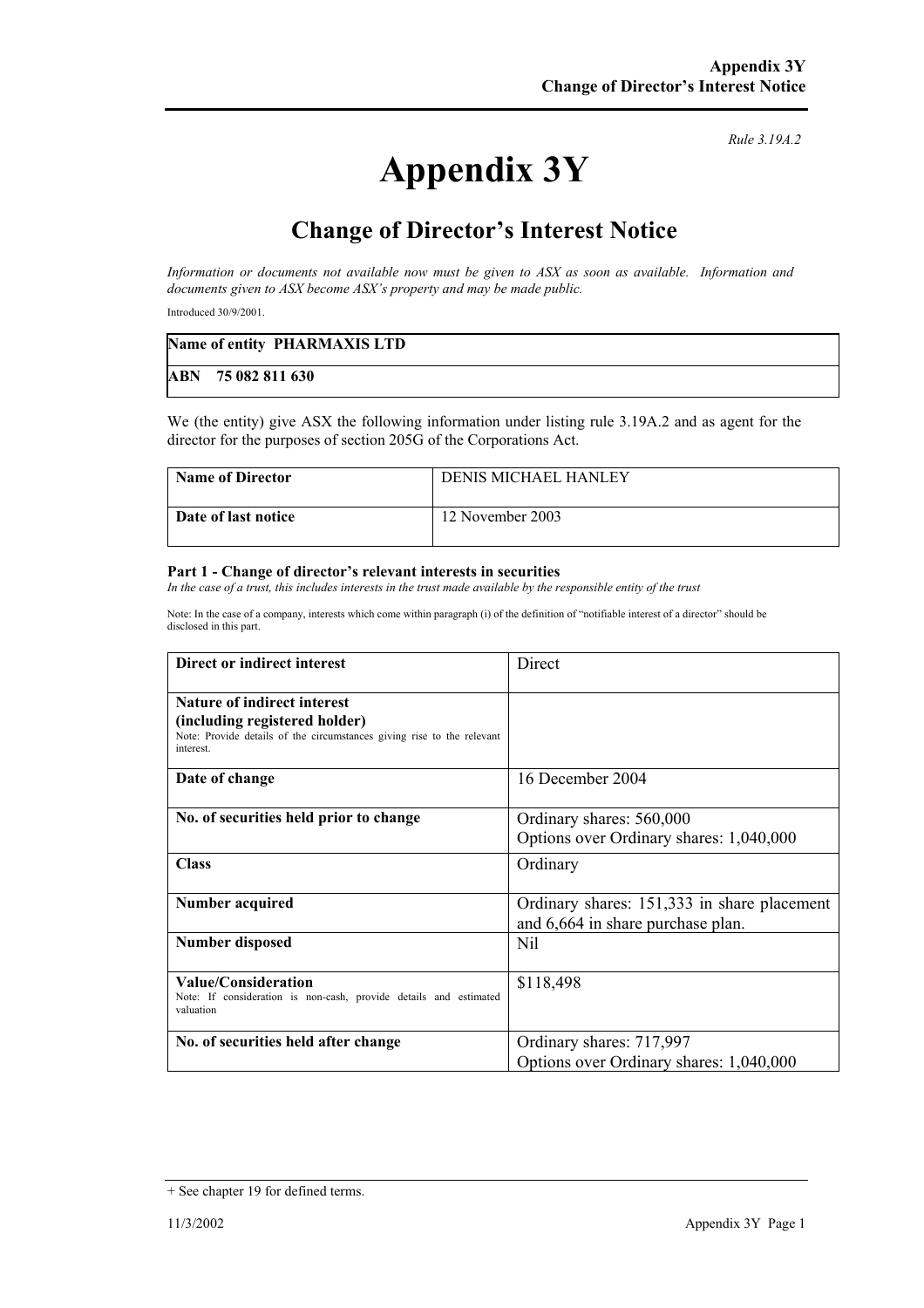| <b>Nature of change</b><br>Example: on-market trade, off-market trade, exercise of options, issue of<br>securities under dividend reinvestment plan, participation in buy-back | Participation in second tranche of share<br>placement and also in share purchase plan. |
|--------------------------------------------------------------------------------------------------------------------------------------------------------------------------------|----------------------------------------------------------------------------------------|
|--------------------------------------------------------------------------------------------------------------------------------------------------------------------------------|----------------------------------------------------------------------------------------|

### **Part 2 – Change of director's interests in contracts**

Note: In the case of a company, interests which come within paragraph (ii) of the definition of "notifiable interest of a director" should be disclosed in this part.

| <b>Detail of contract</b>                                                                                                                                                      | Nil |
|--------------------------------------------------------------------------------------------------------------------------------------------------------------------------------|-----|
| <b>Nature of interest</b>                                                                                                                                                      |     |
| Name of registered holder<br>(if issued securities)                                                                                                                            |     |
| Date of change                                                                                                                                                                 |     |
| No. and class of securities to<br>which interest related prior to<br>change<br>Note: Details are only required for a contract in relation<br>to which the interest has changed |     |
| <b>Interest acquired</b>                                                                                                                                                       |     |
| <b>Interest disposed</b>                                                                                                                                                       |     |
| <b>Value/Consideration</b><br>Note: If consideration is non-cash, provide details and<br>an estimated valuation                                                                |     |
| Interest after change                                                                                                                                                          |     |

<sup>+</sup> See chapter 19 for defined terms.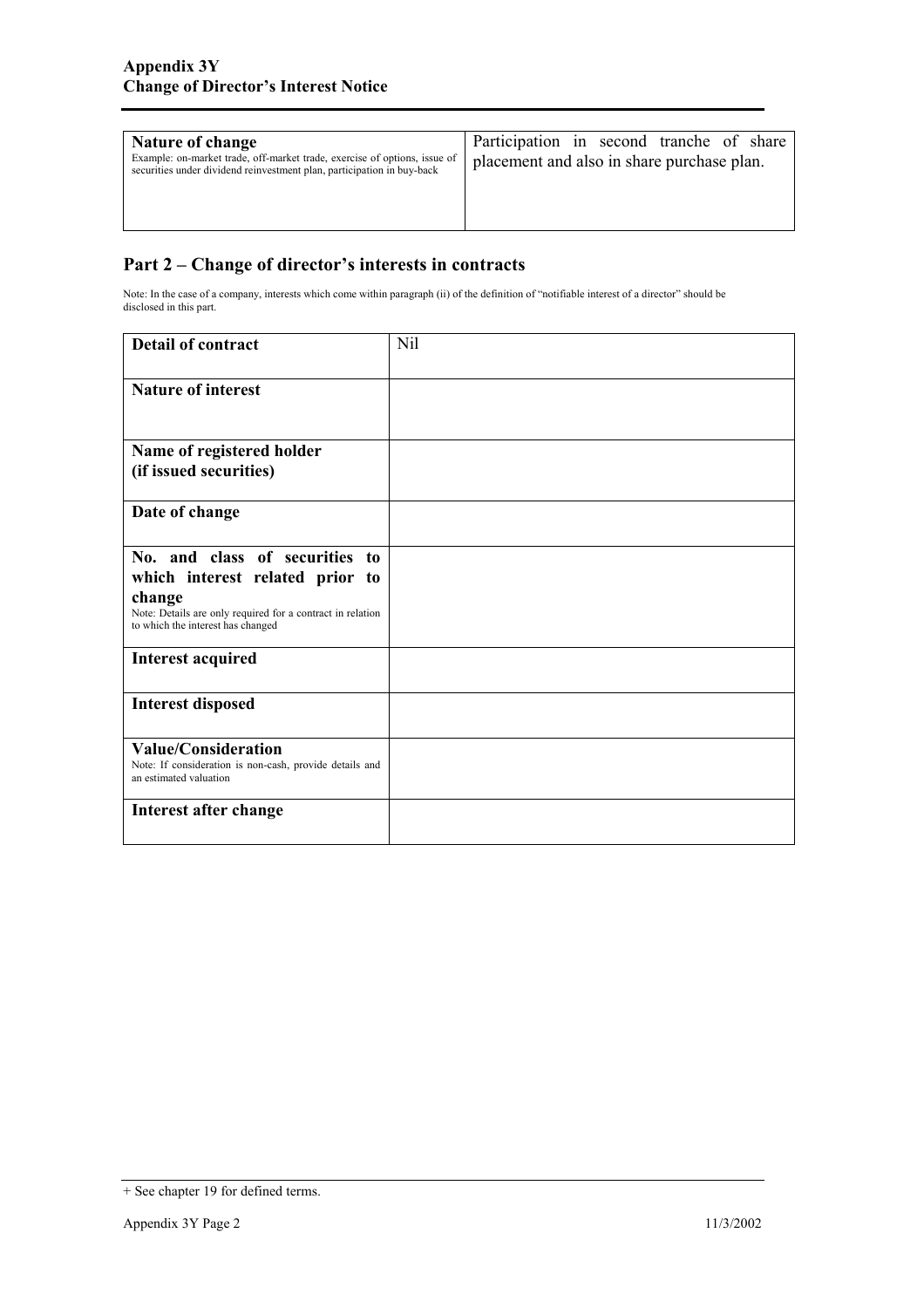# **Appendix 3Y**

*Rule 3.19A.2*

## **Change of Director's Interest Notice**

*Information or documents not available now must be given to ASX as soon as available. Information and documents given to ASX become ASX's property and may be made public.* 

Introduced 30/9/2001.

| Name of entity PHARMAXIS LTD |
|------------------------------|
| ABN 75 082 811 630           |

We (the entity) give ASX the following information under listing rule 3.19A.2 and as agent for the director for the purposes of section 205G of the Corporations Act.

| <b>Name of Director</b> | <b>MALCOLM JOHN McCOMAS</b> |
|-------------------------|-----------------------------|
| Date of last notice     | 12 November 2003            |

#### **Part 1 - Change of director's relevant interests in securities**

In the case of a trust, this includes interests in the trust made available by the responsible entity of the trust

Note: In the case of a company, interests which come within paragraph (i) of the definition of "notifiable interest of a director" should be disclosed in this part.

| Direct or indirect interest                                                                                                                                                 | Change in Indirect Interest                                                                                                                                                       |
|-----------------------------------------------------------------------------------------------------------------------------------------------------------------------------|-----------------------------------------------------------------------------------------------------------------------------------------------------------------------------------|
| <b>Nature of indirect interest</b><br>(including registered holder)<br>Note: Provide details of the circumstances giving rise to the relevant<br>interest<br>Date of change | New interest by Bunyala Super Pty Ltd -<br>company controlled by the director<br>Existing interest by Movilli Pty Ltd –<br>company controlled by the director<br>16 December 2004 |
| No. of securities held prior to change                                                                                                                                      | Ordinary shares – Movilli Pty Ltd: 100,000<br>Options over Ordinary shares: 200,000                                                                                               |
| <b>Class</b>                                                                                                                                                                | Ordinary                                                                                                                                                                          |
| <b>Number acquired</b>                                                                                                                                                      | Ordinary shares: 26,666                                                                                                                                                           |
| <b>Number disposed</b>                                                                                                                                                      | Nil                                                                                                                                                                               |
| <b>Value/Consideration</b><br>Note: If consideration is non-cash, provide details and estimated<br>valuation                                                                | \$20,000                                                                                                                                                                          |
| No. of securities held after change                                                                                                                                         | Ordinary shares – Movilli Pty Ltd: 100,000<br>Ordinary shares - Bunyala Super Pty Ltd:<br>26,666<br>Options over Ordinary shares: 200,000                                         |

<sup>+</sup> See chapter 19 for defined terms.